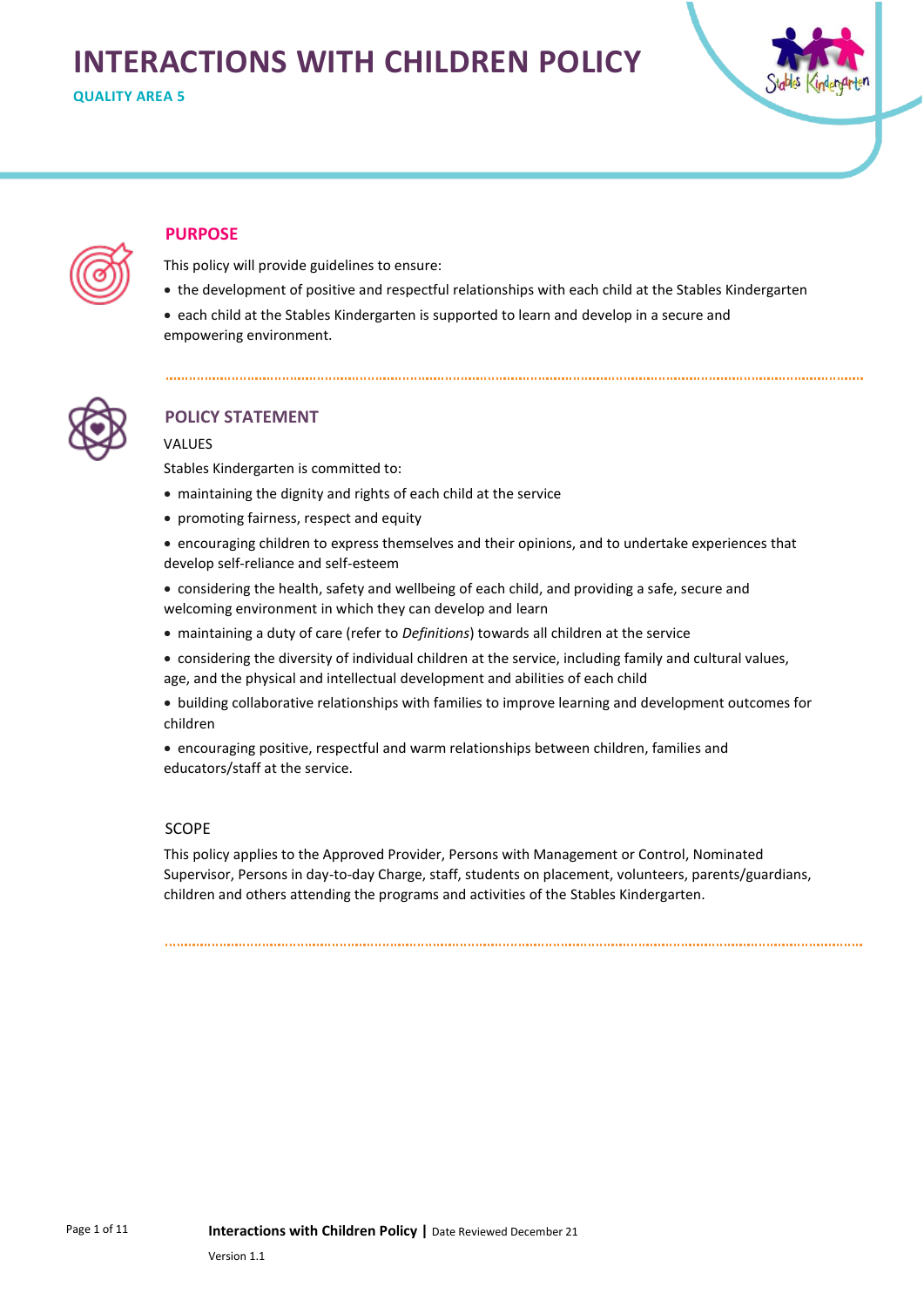| <b>RESPONSIBILITIES</b>                                                                                                                                                                                                                                                                                                | with management or control<br>Approved provider and persons | persons in day-to-day charge<br>Nominated supervisor and | educators and all other staff<br>Early childhood teacher, | Parents/guardians | students<br>Contractors, volunteers and |
|------------------------------------------------------------------------------------------------------------------------------------------------------------------------------------------------------------------------------------------------------------------------------------------------------------------------|-------------------------------------------------------------|----------------------------------------------------------|-----------------------------------------------------------|-------------------|-----------------------------------------|
| developing and implementing the Interactions with Children<br>Policy in consultation with the Nominated Supervisor, other staff<br>and parents/guardians, and ensuring that it reflects the<br>philosophy, beliefs and values of the service                                                                           | $\sqrt{}$                                                   | $\sqrt{}$                                                | $\sqrt{}$                                                 | √                 |                                         |
| ensuring parents/guardians, the Nominated Supervisor and all<br>other staff are provided with a copy of the Interactions with<br>Children Policy and comply with its requirements                                                                                                                                      | $\checkmark$                                                | $\sqrt{}$                                                | $\sqrt{}$                                                 | $\sqrt{}$         |                                         |
| ensuring the Nominated Supervisor and all other staff are aware<br>of the service's expectations regarding positive, respectful and<br>appropriate behaviour, and acceptable responses and<br>interactions when working with children and families (refer to<br>Code of Conduct Policy)                                | $\checkmark$                                                | $\sqrt{}$                                                | $\sqrt{}$                                                 | $\sqrt{}$         | V                                       |
| ensuring children are adequately supervised (refer to Definitions)<br>and that educator-to-child ratios are maintained at all times<br>(refer to Supervision of Children Policy)                                                                                                                                       | $\sqrt{2}$                                                  | $\sqrt{}$                                                | $\sqrt{}$                                                 |                   |                                         |
| ensuring the size and composition of groups is considered to<br>ensure all children are provided with the best opportunities for<br>quality interactions and relationships with each other and with<br>adults at the service (Regulation 156(2)). Smaller group sizes are<br>considered optimal                        | $\sqrt{}$                                                   | $\sqrt{}$                                                | V                                                         |                   |                                         |
| ensuring educational programs are delivered in accordance with<br>an approved learning framework, are based on the<br>developmental needs, interests and experiences of each child,<br>and take into account the individual differences of each child<br>(refer to Inclusion and Equity Policy)                        | V                                                           | $\sqrt{}$                                                | V                                                         |                   |                                         |
| ensuring the educational program contributes to the<br>development of children to have a strong sense of wellbeing and<br>identity, and to be connected, confident, involved and effective<br>learners and communicators (Regulation 73) (refer to Curriculum<br>Development Policy)                                   | $\sqrt{ }$                                                  | $\sqrt{}$                                                | V                                                         |                   |                                         |
| ensuring that the service provides education and care to children<br>in a way that:<br>encourages children to express themselves and their<br>opinions<br>allows children to undertake experiences that develop<br>self-reliance and self-esteem<br>maintains the dignity and the rights of each child at all<br>times | $\sqrt{}$                                                   | V                                                        |                                                           |                   |                                         |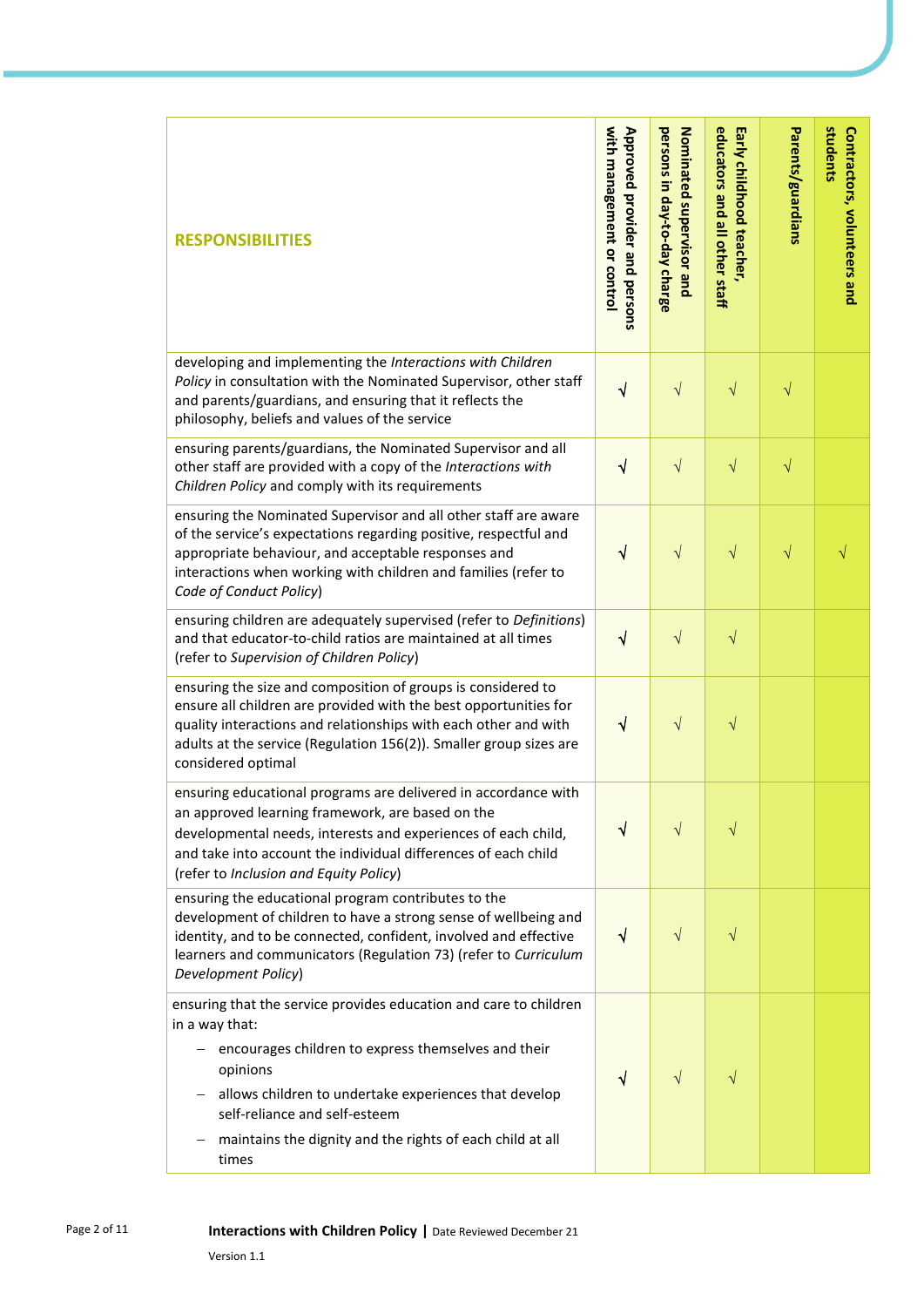| offers positive guidance and encouragement towards<br>acceptable behaviour                                                                                                                                                                                                                                       |            |            |           |           |  |
|------------------------------------------------------------------------------------------------------------------------------------------------------------------------------------------------------------------------------------------------------------------------------------------------------------------|------------|------------|-----------|-----------|--|
| has regard to the cultural and family values, age, and the<br>physical and intellectual development and abilities of<br>each child being educated and cared for (Regulation 155)                                                                                                                                 |            |            |           |           |  |
| ensure that the service provides children with opportunities to<br>interact and develop positive relationships with each other, and<br>with the staff and volunteers at the service (Regulation 156(1)                                                                                                           | $\sqrt{}$  | $\sqrt{ }$ | $\sqrt{}$ | $\sqrt{}$ |  |
| recognising the importance of friendships and encourage<br>support from peers, to help children and young people feel safe<br>and be connected                                                                                                                                                                   | $\sqrt{}$  | $\sqrt{}$  | $\sqrt{}$ |           |  |
| ensuring clear documentation of the assessment and evaluation<br>of each child's:                                                                                                                                                                                                                                |            |            |           |           |  |
| developmental needs, interests, experiences and program<br>participation                                                                                                                                                                                                                                         | $\sqrt{}$  | $\sqrt{}$  | $\sqrt{}$ |           |  |
| progress against the outcomes of the educational<br>program (Regulation 74) (refer to Curriculum<br>Development Policy)                                                                                                                                                                                          |            |            |           |           |  |
| supporting educators/staff to access resources and gain<br>appropriate training, knowledge and skills for the<br>implementation of this policy, including promoting social,<br>emotional and mental health and wellbeing                                                                                         | $\sqrt{ }$ | $\sqrt{}$  |           |           |  |
| ensuring the environment at the service is safe, secure and free<br>from hazards for children (refer to Child Safe Environment Policy,<br>Occupational Health and Safety Policy and Supervision of<br>Children Policy) and promotes the active participation of every<br>child                                   | $\sqrt{}$  | $\sqrt{}$  | $\sqrt{}$ |           |  |
| ensuring that the Nominated Supervisor and all other staff<br>members at the service who work with children are aware that it<br>is an offence to subject a child to any form of corporal<br>punishment, or any discipline that is unreasonable or excessive<br>in the circumstances (National Law: Section 166) | $\sqrt{}$  | $\sqrt{}$  | √         | ٧         |  |
| promoting collaborative relationships between children/families<br>and educators, staff and other professionals, to improve the<br>quality of children's education and care experiences                                                                                                                          | $\sqrt{ }$ | $\sqrt{}$  | $\sqrt{}$ | $\sqrt{}$ |  |
| referring notifiable complaints (refer to Definitions), grievances<br>(refer to Definitions) or complaints that are unable to be<br>resolved appropriately and in a timely manner to the Grievances<br>Subcommittee/investigator (refer to Complaints and Grievances<br>Policy)                                  | √          |            |           |           |  |
| informing DET, in writing, within 24 hours of receiving a<br>notifiable complaint (refer to Definitions) (Section 174(4),<br>Regulation 176(2)(b))                                                                                                                                                               | $\sqrt{}$  |            |           |           |  |
| notifying DET, in writing, within 24 hours of a serious incident<br>(refer to Definitions) occurring at the service (Section 174(4),<br>Regulation 176)                                                                                                                                                          | √          |            |           |           |  |
| ensuring that where the service has been notified of a court<br>order prohibiting an adult from contacting an enrolled child,                                                                                                                                                                                    | V          | $\sqrt{}$  | $\sqrt{}$ | $\sqrt{}$ |  |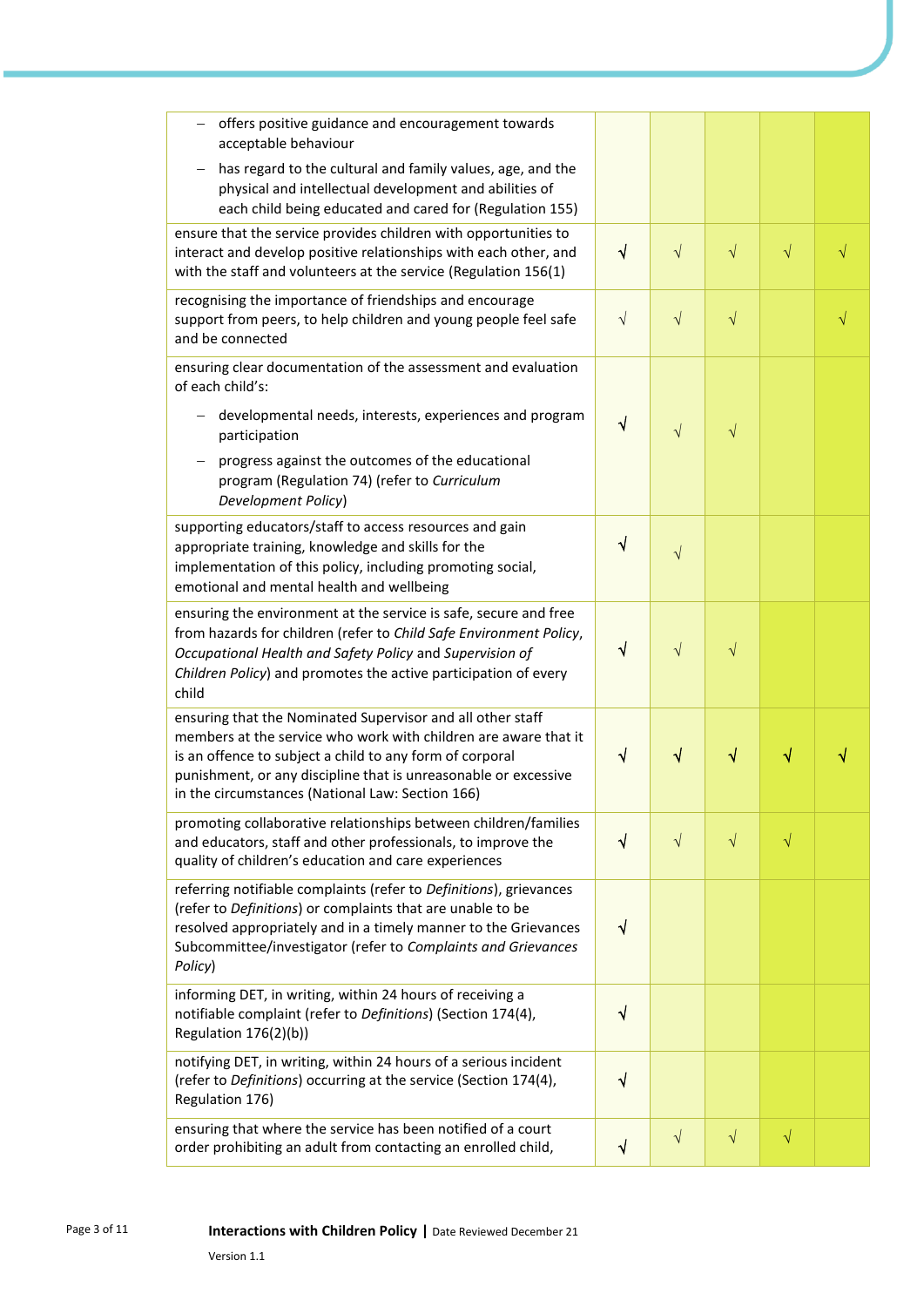| such contact does not occur while the child is on the service<br>premises                                                                                                                                                                                        |            |           |           |           |           |
|------------------------------------------------------------------------------------------------------------------------------------------------------------------------------------------------------------------------------------------------------------------|------------|-----------|-----------|-----------|-----------|
| ensuring educators and staff use positive and respectful<br>strategies to assist children to manage their own behaviour, and<br>to respond appropriately to conflict and the behaviour of others                                                                 | $\sqrt{ }$ | $\sqrt{}$ | $\sqrt{}$ |           |           |
| developing links with and referral pathways to services and/or<br>professionals to support children experiencing social, emotional<br>and behavioural difficulties and their families                                                                            | $\sqrt{ }$ | $\sqrt{}$ | $\sqrt{}$ |           |           |
| ensuring that there is a behaviour guidance plan developed and<br>implemented for a child if educators are concerned that the<br>child's behaviour may put the child themselves, other children,<br>educators/staff and/or others at risk                        | $\sqrt{ }$ | $\sqrt{}$ | $\sqrt{}$ |           |           |
| ensuring that parents/guardians and other professionals and<br>support agencies (as appropriate) are consulted if an individual<br>behaviour guidance plan has not resolved the challenging<br>behaviour                                                         | $\sqrt{}$  | $\sqrt{}$ | $\sqrt{}$ |           |           |
| consulting with, and seeking advice from, DET if a suitable and<br>mutually agreeable behaviour guidance plan cannot be<br>developed                                                                                                                             | $\sqrt{}$  |           |           |           |           |
| ensuring that additional resources are sourced, if required, to<br>implement a behaviour guidance plan                                                                                                                                                           | $\sqrt{ }$ |           |           |           |           |
| ensuring that educators/staff at the service are provided with<br>appropriate training to guide the actions and responses of a<br>child/children with challenging behaviour.                                                                                     | $\sqrt{ }$ |           |           |           |           |
| maintaining confidentiality at all times (refer to Privacy and<br>Confidentiality Policy).                                                                                                                                                                       | $\sqrt{ }$ | $\sqrt{}$ | $\sqrt{}$ | $\sqrt{}$ | √         |
| implementing and complying with the Interactions with Children<br>Policy at the service                                                                                                                                                                          | $\sqrt{ }$ | $\sqrt{}$ | $\sqrt{}$ | $\sqrt{}$ | $\sqrt{}$ |
| ensuring that procedures are in place for effective daily<br>communication with parents/guardians to share information<br>about children's learning, development, interactions, behaviour<br>and relationships                                                   | V          | $\sqrt{}$ | $\sqrt{}$ |           |           |
| informing the Approved Provider of any notifiable complaints<br>(refer to Definitions) or serious incidents (refer to Definitions) at<br>the service                                                                                                             |            | $\sqrt{}$ | $\sqrt{}$ |           |           |
| supporting educators by assessing skills and identifying<br>additional training needs to be undertaken in the area of<br>behaviour guidance                                                                                                                      | $\sqrt{ }$ | $\sqrt{}$ | $\sqrt{}$ |           |           |
| investigating the availability of extra assistance, financial support<br>or training, by contacting the regional Preschool Field Officer<br>(refer to Definitions), specialist children's services officers from<br>DET or other agencies working with the child |            | $\sqrt{}$ | $\sqrt{}$ |           |           |
| setting clear timelines for review and evaluation of the<br>behaviour guidance plan.                                                                                                                                                                             |            | $\sqrt{}$ | $\sqrt{}$ |           |           |
| providing information, ideas and practical strategies to families,<br>educators and staff on a regular basis to promote and support<br>health and wellbeing in the service and at home                                                                           |            | $\sqrt{}$ | $\sqrt{}$ |           |           |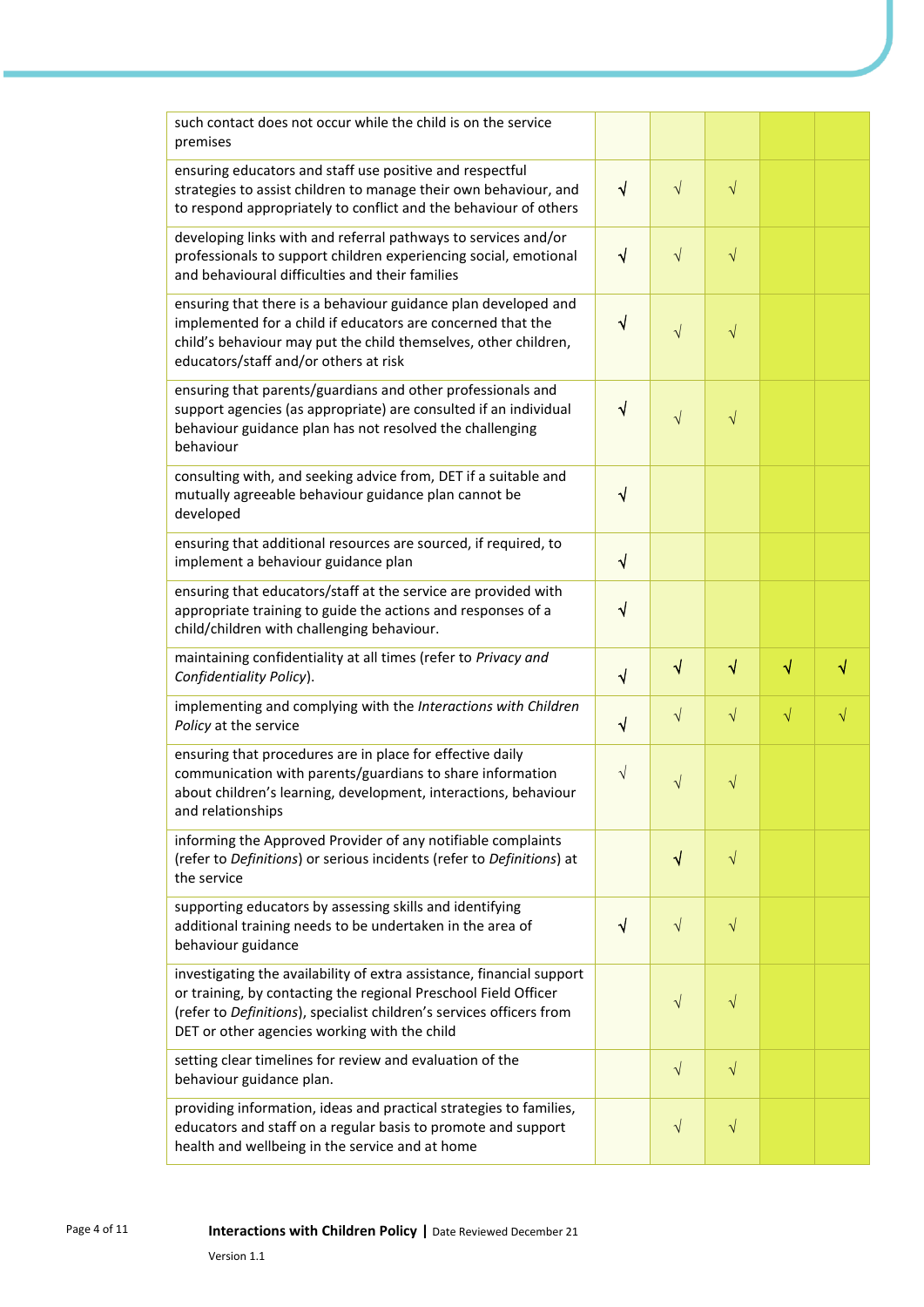| co-operating with other services and/or professionals to support<br>children and their families, where required                                                                                                         |  | $\sqrt{}$ | $\sqrt{}$ | $\sqrt{}$ |  |
|-------------------------------------------------------------------------------------------------------------------------------------------------------------------------------------------------------------------------|--|-----------|-----------|-----------|--|
| assisting with the development and implementation of the<br>Interactions with Children Policy, in consultation with the<br>Approved Provider, Nominated Supervisor, parents/guardians<br>and families                   |  |           | $\sqrt{}$ | $\sqrt{}$ |  |
| being aware of service expectations regarding positive,<br>respectful and appropriate behaviour, and acceptable responses<br>and reactions when working with children and families (refer to<br>Code of Conduct Policy) |  |           | $\sqrt{}$ | $\sqrt{}$ |  |
| delivering programs that develop a sense of wellbeing and<br>identity, connection to community, and provide skills for lifelong<br>learning in all children (refer to Curriculum Development Policy)                    |  |           | $\sqrt{}$ |           |  |
| developing warm, responsive and trusting relationships with<br>children that promote a sense of security, confidence and<br>inclusion                                                                                   |  |           | $\sqrt{}$ |           |  |
| supporting each child to develop responsive relationships, and to<br>work and learn in collaboration with others                                                                                                        |  |           | $\sqrt{}$ |           |  |
| using positive and respectful strategies to assist children to<br>manage their own behaviour, and to respond appropriately to<br>conflict and the behaviour of others                                                   |  |           | $\sqrt{}$ |           |  |
| maintaining ongoing communication and consultation with<br>parents/guardians                                                                                                                                            |  |           | $\sqrt{}$ | $\sqrt{}$ |  |
| providing regular progress reports to the Approved Provider and<br>Nominated Supervisor on the implementation and effectiveness<br>of the agreed strategies contained in an individual behaviour<br>guidance plan       |  |           | $\sqrt{}$ |           |  |
| documenting assessments and evaluations for each child to<br>inform the educational program (Regulation 74)                                                                                                             |  |           | $\sqrt{}$ |           |  |
| engaging in open communication with educators about their<br>child                                                                                                                                                      |  |           |           | $\sqrt{}$ |  |
| informing educators/staff of events or incidents that may impact<br>on their child's behaviour at the service (e.g. moving house,<br>relationship issues, a new sibling)                                                |  |           |           | $\sqrt{}$ |  |
| informing educators/staff of any concerns regarding their child's<br>behaviour or the impact of other children's behaviour                                                                                              |  |           |           | $\sqrt{}$ |  |
| working collaboratively with educators/staff and other<br>professionals/support agencies to develop or review an<br>individual behaviour guidance plan for their child, where<br>appropriate.                           |  |           |           | $\sqrt{}$ |  |
| BOLD tick $\sqrt{}$ indicates legislation requirement                                                                                                                                                                   |  |           |           |           |  |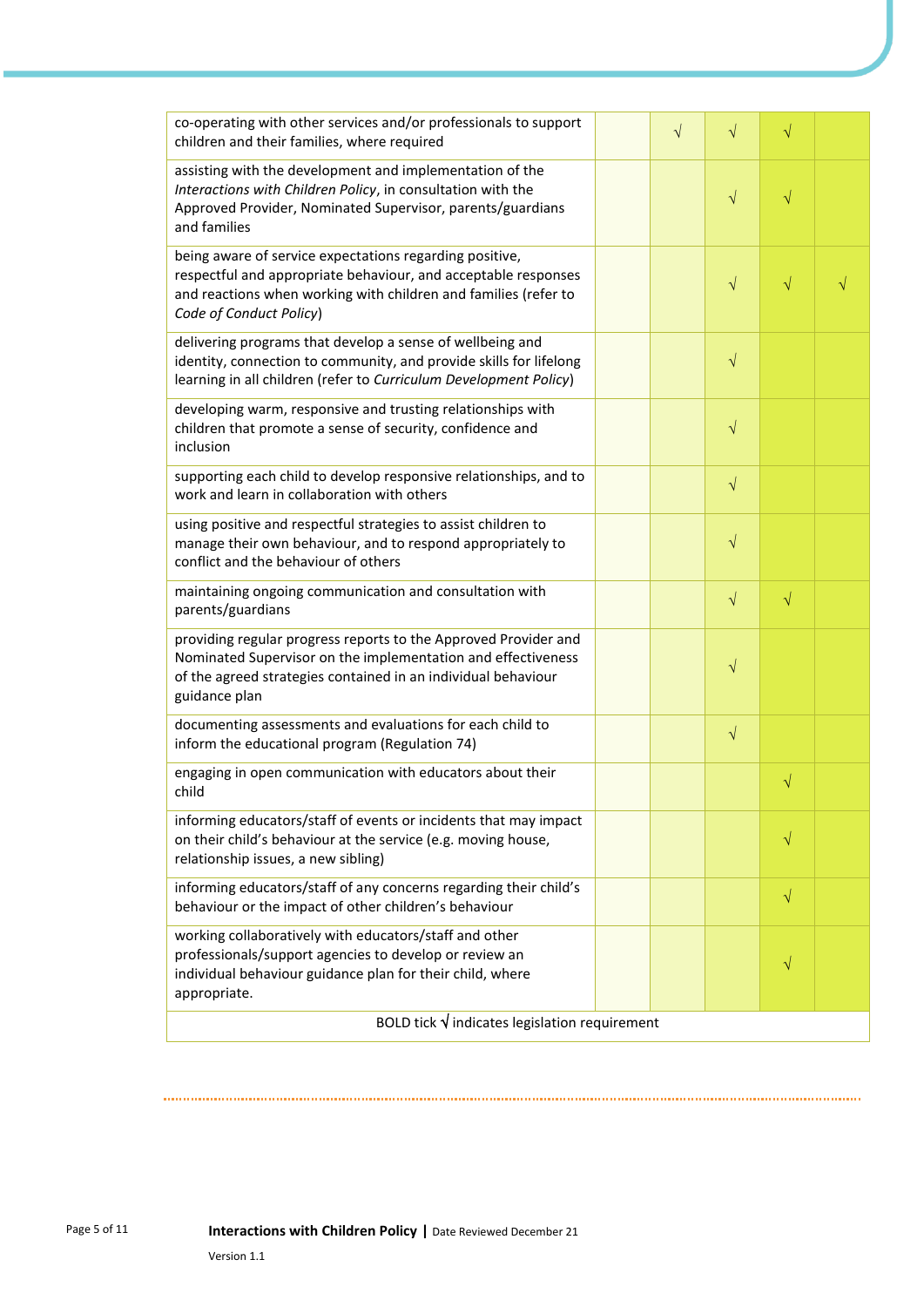# **BACKGROUND AND LEGISLATION**

# BACKGROUND

The United Nations Convention on the Rights of the Child is founded on respect for the dignity and worth of each individual, regardless of race, colour, gender, language, religion, opinions, wealth, birth status or ability. When children experience nurturing and respectful reciprocal relationships with educators, they develop an understanding of themselves as competent, capable and respected. Relationships are the foundation for the construction of identity, and help shape children's thinking about who they are, how they belong and what influences them [*Early Years Learning Framework*, p. 20; *Framework for School Age Care*, p. 19]

'Constructive everyday interactions and shared learning opportunities form the basis of equitable, respectful and reciprocal relationships between educators and children. Educators who are actively engaged in children's learning and share decision-making with them, use their everyday interactions during play, routines and ongoing projects to stimulate children's thinking and to enrich their learning. These relationships provide a solid foundation from which to guide and support children as they develop the self-confidence and skills to manage their own behaviour, make decisions and relate positively and effectively to others.' (*Guide to National Quality Framework* – refer to Sources)

Child Safe Standard 7 requires services to have strategies to promote the participation and empowerment of children. When children feel respected and valued, they are much more likely to speak up about issues of safety and wellbeing. Enabling and promoting the participation of children within a service has multiple benefits in addition to enhancing the safety of children, including demonstrating a commitment to upholding the rights of children, checking that what the service is doing is what children want and building the communication and leadership skills of children.

In developing an *Interactions with Children Policy*, early childhood education and care services must review and reflect on the philosophy, beliefs and values of the service, particularly with regard to the relationships with children. The development of this policy should also be informed by the service's *Code of Conduct Policy*.

# LEGISLATION AND STANDARDS

Relevant legislation and standards include but are not limited to:

- *Charter of Human Rights and Responsibilities Act 2006* (Vic)
- *Children, Youth and Families Act 2005* (Vic)
- *Child Wellbeing and Safety Act 2005* (Vic)
- *Child Wellbeing and Safety Amendment (Child Safe Standards) Act 2015* (Vic)
- *Disability Discrimination Act 1992* (Cth)
- *Education and Care Services National Law Act 2010*
- *Education and Care Services National Regulations 2011*
- *Equal Opportunity Act 2010* (Vic)
- *National Quality Standard*, Quality Area 5: Relationships with Children

The most current amendments to listed legislation can be found at:

- Victorian Legislation Victorian Law Today[: www.legislation.vic.gov.au](http://www.legislation.vic.gov.au/)
- Commonwealth Legislation Federal Register of Legislation: [www.legislation.gov.au](http://www.legislation.gov.au/)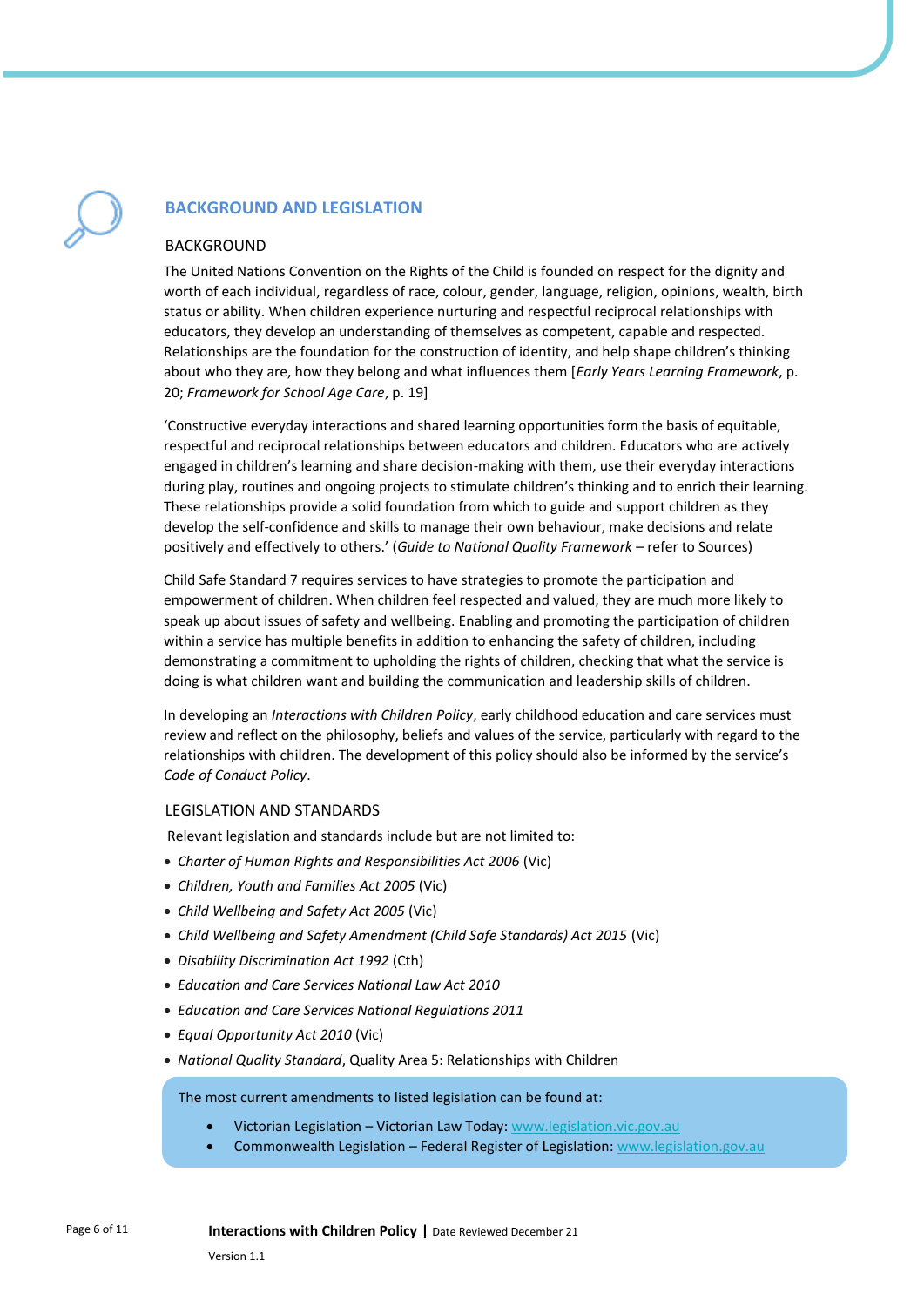# **DEFINITIONS**



The terms defined in this section relate specifically to this policy. For commonly used terms e.g. Approved Provider, Nominated Supervisor, Regulatory Authority etc. refer to the *General Definitions* section of this manual.

**Adequate supervision:** entails all children (individuals and groups) in all areas of the service, being in sight and/or hearing of an educator at all times including during toileting, sleep, rest and transition routines. Services are required to comply with the legislative requirements for educator-to-child ratios at all times. Supervision contributes to protecting children from hazards that may emerge in play, including hazards created by the equipment used.

Adequate supervision refers to constant, active and diligent supervision of every child at the service. Adequate supervision requires that educators are always in a position to observe each child, respond to individual needs and immediately intervene if necessary. Variables affecting supervision levels include:

- number, age and abilities of children
- number and positioning of educators
- current activity of each child
- areas in which the children are engaged in an activity (visibility and accessibility)
- developmental profile of each child and of the group of children
- experience, knowledge and skill of each educator
- need for educators to move between areas (effective communication strategies).

**Behaviour guidance plan:** A plan that documents strategies to assist an educator in guiding a child with diagnosed behavioural difficulties or challenging behaviours to self-manage his/her behaviour. The plan is developed in consultation with the Nominated Supervisor, educators, parents/guardians and families, and other professional support agencies as applicable.

#### **Challenging behaviour:** Behaviour that:

- disrupts others or causes disputes between children, but which is part of normal social development
- infringes on the rights of others
- causes harm or risk to the child, other children, adults or living things
- is destructive to the environment and/or equipment
- inhibits the child's learning and relationship with others
- is inappropriate relative to the child's developmental age and background.

**Notifiable complaints**: The Regulatory Authority is required to be notified of a complaint that alleges:

- a serious incident has occurred or is occurring while a child is being educated and cared for by a service
- the National Law and/or National Regulations have been contravened.

Complaints of this nature must be reported by the Approved Provider to the Regulatory Authority within 24 hours of the complaint being made (Section 174(2)(b), Regulation 176(2)(b)). If the Approved Provider is unsure whether the matter is a notifiable complaint, it is good practice to contact DET for confirmation.

Notification of complaints must be submitted within 24 hours through either the NQA IT System portal: [http://www.acecqa.gov.au](http://www.acecqa.gov.au/) or where this is not possible, the Regulatory Authority must be contacted directly.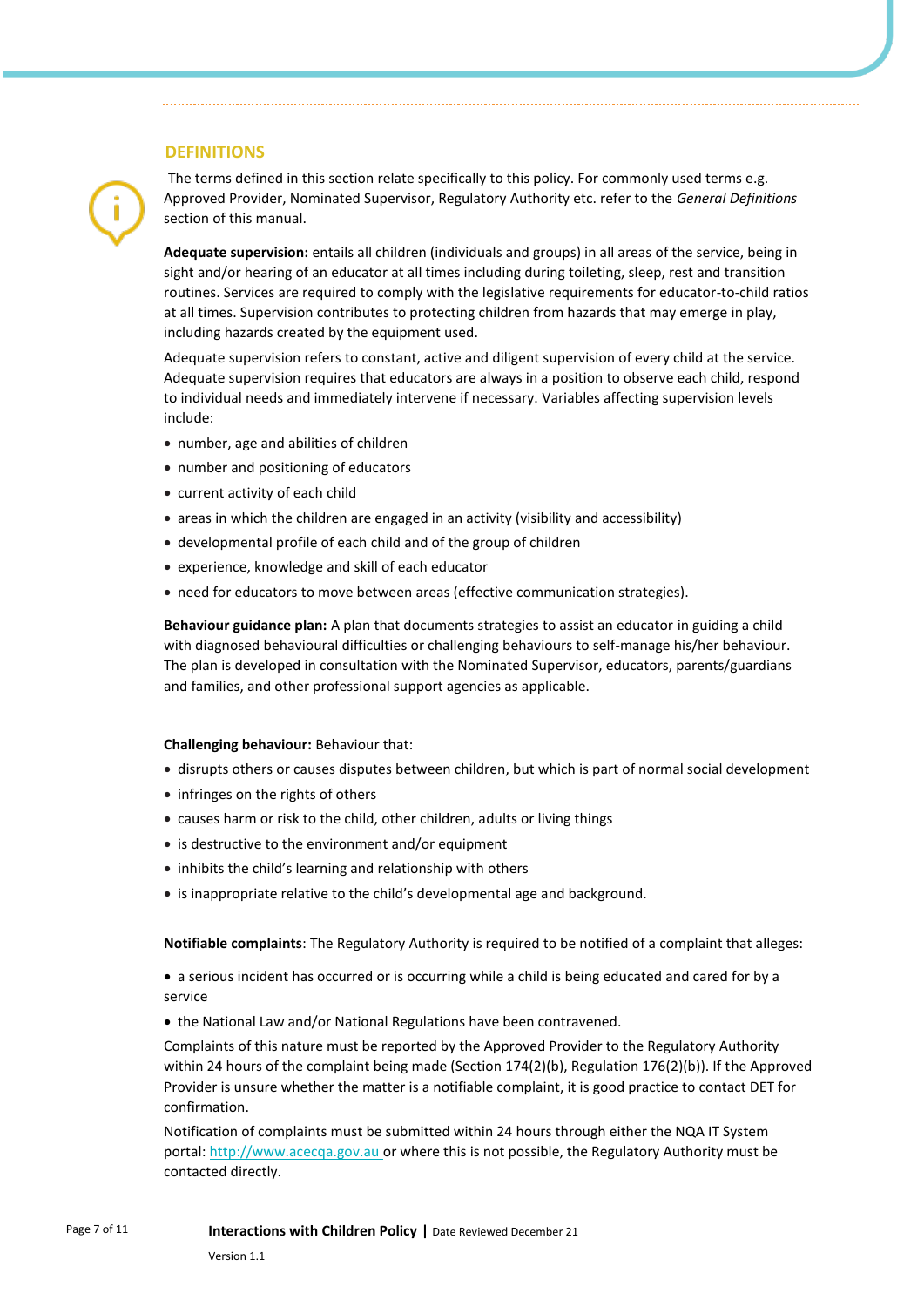**Inclusion Support Program:** Funded by the Commonwealth Government to assists services to build their capacity and capability to include children with additional needs in mainstream services; providing them with an opportunity to learn and develop alongside their typically developing peers: <https://www.education.gov.au/>

**Mental health:** In early childhood, a child's mental health is understood as a child's ability to 'experience, regulate and express emotions; form close and secure interpersonal relationships; and explore the environment and learn – all in the context of family, community and cultural expectations for young children. Infant mental health is synonymous with healthy social and emotional development[. https://beyou.edu.au/](https://beyou.edu.au/)

**Preschool Field Officer (PSFO) Program:** The role of the PSFO Program is to support the access and participation of children with additional needs in preschool[: http://www.education.vic.gov.au](http://www.education.vic.gov.au/Pages/default.aspx) 

**Serious incident:** A serious incident (regulation 12) is defined as any of the following:

• the death of a child while being educated and cared for at the service or following an incident at the service

• any incident involving serious injury or trauma while the child is being educated and cared for, which

– a reasonable person would consider required urgent medical attention from a registered medical practitioner; or

 $-$  the child attended or ought reasonably to have attended a hospital e.g. a broken limb\*

• any incident involving serious illness of a child while that child is being educated and cared for by a service for which the child attended, or ought reasonably to have attended, a hospital e.g. severe asthma attack, seizure or anaphylaxis\*.

– \*NOTE: In some cases (for example rural and remote locations) a General Practitioner conducts consultation from the hospital site. Only treatment related to serious injury or illness or trauma are required to be notified, not other health matters.

• any emergency for which emergency services attended. NOTE: This means an incident, situation or event where there is an imminent or severe risk to the health, safety or wellbeing of a person/s at an education and care service. It does not mean an incident where emergency services attended as a precaution.

• a child appears to be missing or cannot be accounted for at the service

• a child appears to have been taken or removed from the service in a manner that contravenes the National Regulations

• a child was mistakenly locked in or out of the service premises or any part of the premises.

Examples of serious incidents include amputation (e.g. removal of fingers), anaphylactic reaction requiring hospitalisation, asthma requiring hospitalisation, broken bone/fractures, bronchiolitis, burns, diarrhoea requiring hospitalisation, epileptic seizures, head injuries, measles, meningococcal infection, sexual assault, witnessing violence or a frightening event.

If the approved provider is not aware that the incident was serious until sometime after the incident, they must notify the regulatory authority within 24 hours of becoming aware that the incident was serious.

Notifications of serious incidents should be made through the NQA IT System portal [\(http://www.acecqa.gov.au\)](http://www.acecqa.gov.au/). If this is not practicable, the notification can be made initially in whatever way is best in the circumstances.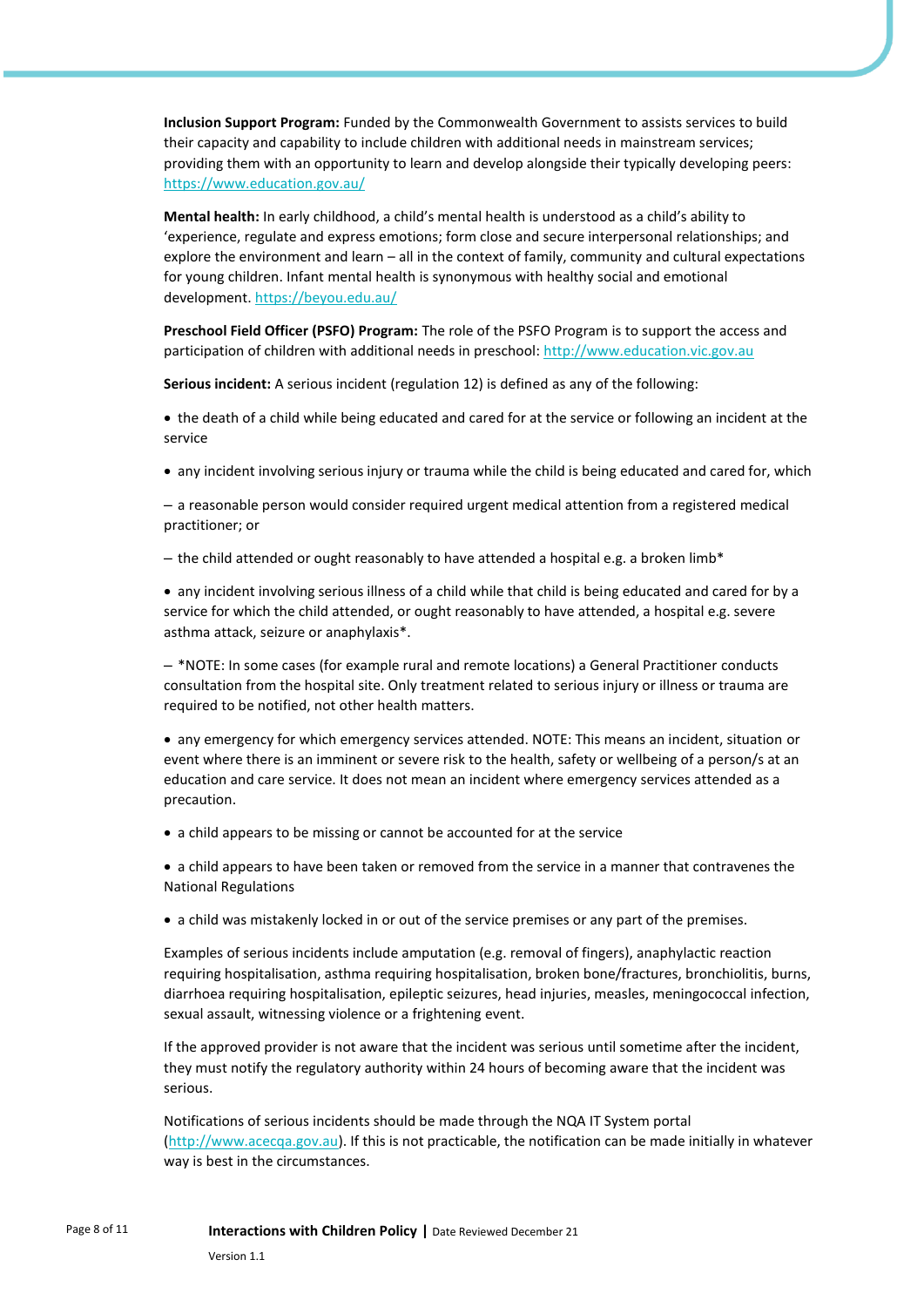

# **SOURCES AND RELATED POLICIES**

# **SOURCES**

- *Behaviour guidance practice note series* (DET)[: http://www.education.vic.gov.au](http://www.education.vic.gov.au/Pages/default.aspx)
- *Belonging, Being & Becoming – The Early Years Learning Framework for Australia*: <https://www.education.gov.au/>
- Early Childhood Australia *Code of Ethics*[: http://www.earlychildhoodaustralia.org.au/](http://www.earlychildhoodaustralia.org.au/)
- *Guide to the National Quality Framework*, ACECQA: [www.acecqa.gov.au](http://www.acecqa.gov.au/)
- Inclusion Support Program (ISP), Department of Education and Training: <https://www.education.gov.au/>

• Kids Matter, an Australian mental health and well-being initiative set in primary schools and early childhood education and care services[: https://beyou.edu.au/](https://beyou.edu.au/)

- *The Kindergarten Funding Guide* (DET)[: http://www.education.vic.gov.au](http://www.education.vic.gov.au/Pages/default.aspx)
- United Nations Convention on the Rights of the Child[: https://www.unicef.org/](https://www.unicef.org/)
- Victorian Early Years Learning and Development Framework: [http://www.education.vic.gov.au](http://www.education.vic.gov.au/Pages/default.aspx)

# RELATED POLICIES

- *Child Safe Environment Policy*
- *Code of Conduct Policy*
- *Complaints and Grievances Policy*
- *Curriculum Development Policy*
- *Inclusion and Equity Policy*
- *Occupational Health and Safety Policy*
- *Privacy and Confidentiality Policy*
- *Supervision of Children Policy*



# **EVALUATION**

In order to assess whether the values and purposes of the policy have been achieved, the Approved Provider will:

- regularly seek feedback from everyone affected by the policy regarding its effectiveness
- monitor the implementation, compliance, complaints and incidents in relation to this policy
- keep the policy up to date with current legislation, research, policy and best practice
- revise the policy and procedures as part of the service's policy review cycle, or as required
- notify parents/guardians at least 14 days before making any changes to this policy or its procedures unless a lesser period is necessary because of a risk.



# **ATTACHMENTS**

• Attachment 1: Procedures recommended for the development of a behaviour guidance plan



#### **AUTHORISATION**

This policy was adopted by the approved provider of Stables Kindergarten on 6<sup>th</sup> December 2021 **REVIEW DATE:** 6/12/23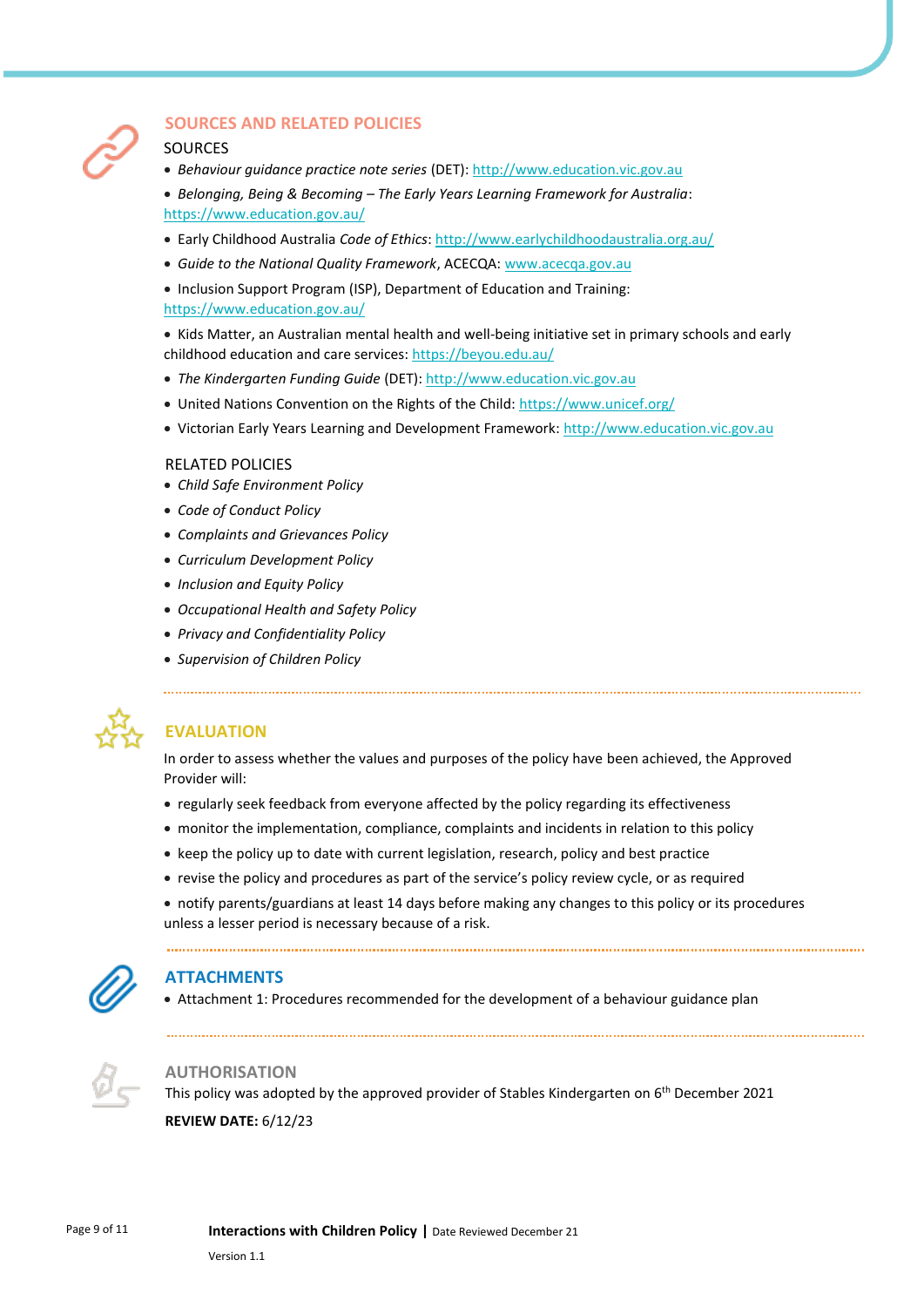# **ATTACHMENT 1. Procedures recommended for the development of a behaviour guidance plan**

# **These procedures recommend steps that services can follow to develop a behaviour guidance plan for a child exhibiting challenging behaviour. These procedures should be adapted to suit individual services.**

A caring relationship with an adult, who can provide the learning and emotional support required, is pivotal to dealing with a child's challenging behaviour (refer to *Definitions*). Challenging behaviour is best managed through a collaborative strategy developed between service staff and parents/guardians.

Excluding a child from the service should only be as a last resort. This decision should be made as part of the collaborative management of a child's behaviour, and based on a joint decision by the parents/guardians and family, and the Approved Provider, Nominated Supervisor and Persons in Day to Day Charge, all other staff and educators and other professionals involved in the education and care of the child (refer to *Inclusion and Equity Policy*).

# **Procedures**

#### *Step 1 – Observe*

- Observe children exhibiting challenging behaviour, including in the broader context of their environment, the culture of the service, and the interactions of the whole group and other educators working with the child.
- Identify, based on observations, whether there is a need to develop an individual behaviour guidance plan for the child.

# *Step 2 – Discuss*

Invite parents/guardians to a meeting to discuss:

- the ongoing behaviour displayed by the child, including highlighting improvements and celebrating successes
- their aspirations, as well as the service's aspirations, for the child
- the child's individual characteristics, including interests, temperament, age and cultural background
- recommended strategies to support the child's development, and how these strategies will be reviewed and evaluated
- resources or changes to the environment/program that may be required for a behaviour guidance plan to be implemented e.g. changes to routines and transitions
- the support already accessed by the family to assist with managing the child's behaviour
- other support available, such as a Preschool Field Officer (refer to *Definitions*), referral for specialist assessment and additional adult support (written consent is required from parents/guardians before any intervention/assessment is undertaken)
- any other matter that will assist with the development of a behaviour guidance plan.

#### *Step 3 – Consult*

• If appropriate, and with the permission of parents/guardians, consult with other support agencies or service providers who are already working with the child, to assist with the development of a behaviour guidance plan.

#### *Step 4 – Develop*

Develop an individual behaviour guidance plan, based on consultation with the child's parents/guardians and other support agencies, that is:

- appropriate to the needs of the child and accepted/agreed to by parents/guardians and other professionals involved in the education and care of that child
- clear and easy to follow for all educators, staff, parents/guardians and/or volunteers/students working with the child.

#### *Step 5 – Monitor and review*

- Continually review, reflect, evaluate and revise the strategies that have been implemented.
- Communicate with the parents/guardians regarding the child's progress and involve them in evaluating and revising the strategies.